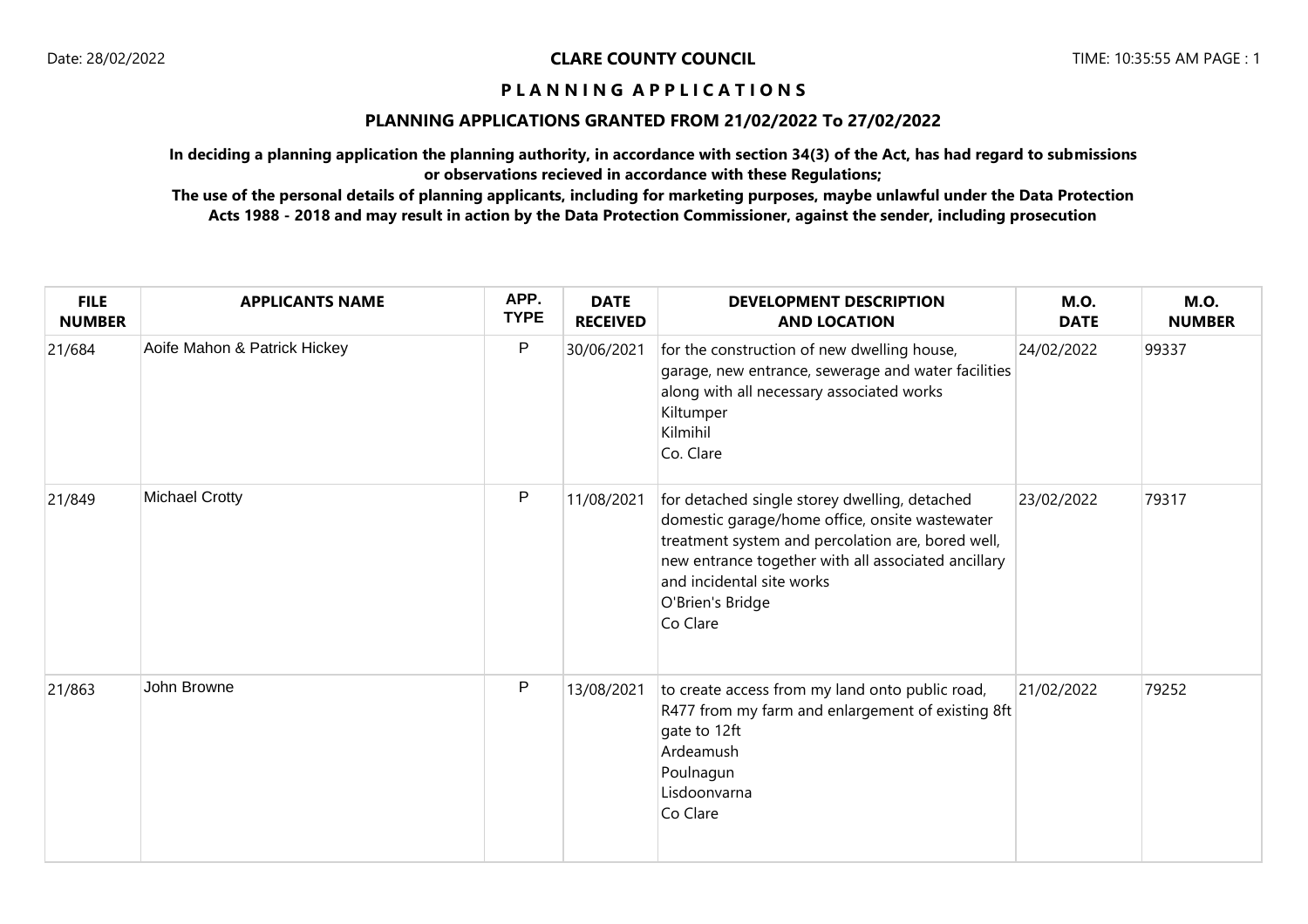## **PLANNING APPLICATIONS GRANTED FROM 21/02/2022 To 27/02/2022**

**In deciding a planning application the planning authority, in accordance with section 34(3) of the Act, has had regard to submissions or observations recieved in accordance with these Regulations;**

| 21/944  | Martin McCarthy                         | $\mathsf{P}$ | 08/09/2021 | for development of a livestock slatted unit with<br>attached hay barn and associated ancillary site<br>works<br>Kilclehaun<br>Quilty<br>Co Clare                                                   | 21/02/2022 | 79251 |
|---------|-----------------------------------------|--------------|------------|----------------------------------------------------------------------------------------------------------------------------------------------------------------------------------------------------|------------|-------|
| 21/1007 | Sean Eyres                              | P            | 22/09/2021 | for development, the development consists of the<br>construction of an underslat tank under existing<br>cattle shed and associated site works<br>Crossderry<br>Kilmurry McMahon<br>Co Clare        | 25/02/2022 | 79356 |
| 21/1013 | Kartar Jit Singh Sahota & Gurinder Kaur | $\mathsf{P}$ | 23/09/2021 | for the proposed construction of a detached<br>dwelling house, new vehicular entrance,<br>connection to existing services and all associated<br>site works<br>Clairin Glas<br>Shannon<br>Co. Clare | 23/02/2022 | 79325 |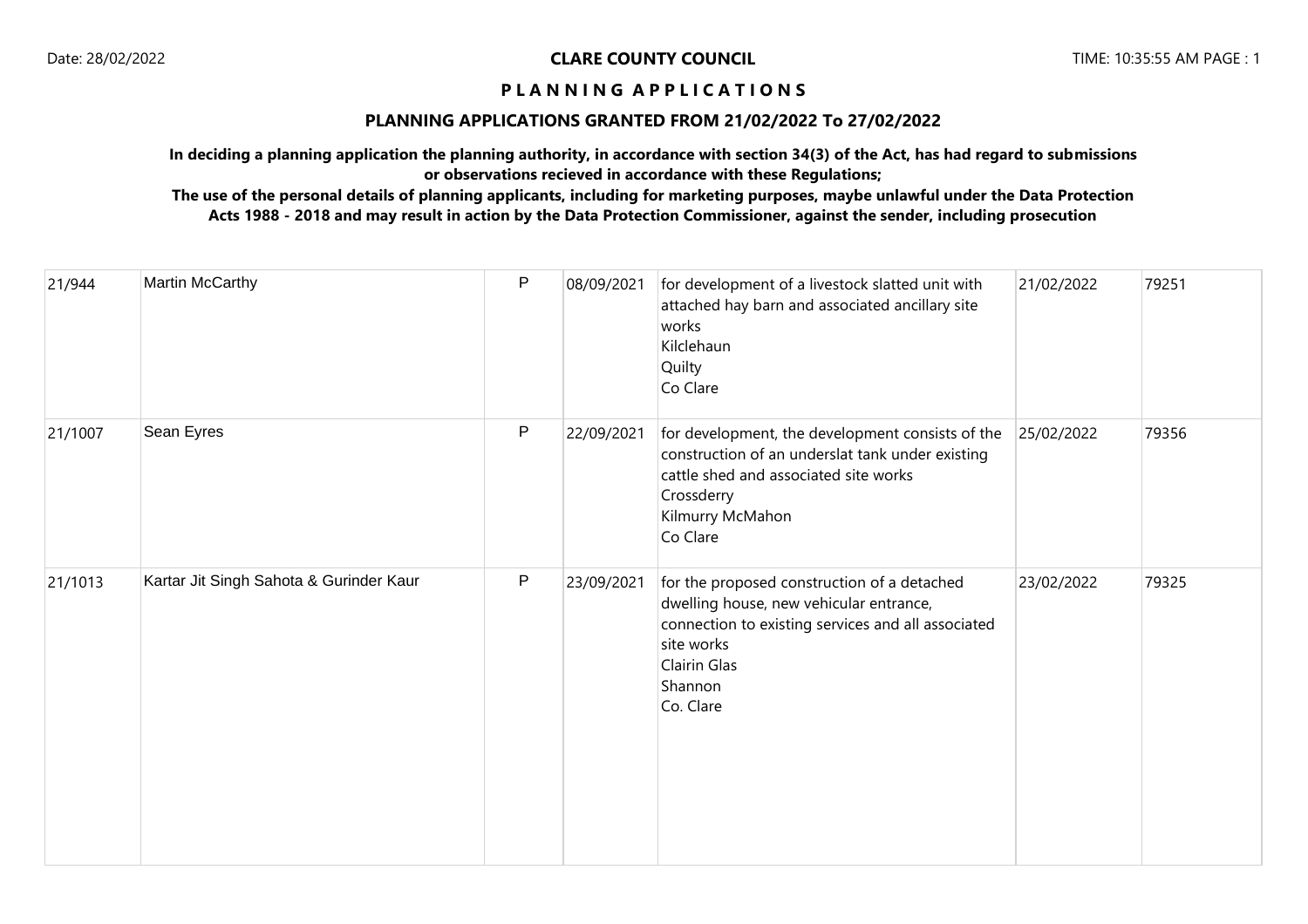## **PLANNING APPLICATIONS GRANTED FROM 21/02/2022 To 27/02/2022**

**In deciding a planning application the planning authority, in accordance with section 34(3) of the Act, has had regard to submissions or observations recieved in accordance with these Regulations;**

| 21/1092 | <b>Desmond Tully</b> | P | 14/10/2021 | to: construct a double garage beside the existing<br>dwelling utilising existing entrance field gate,<br>construct new rear kitchen extension and to seek<br>planning Retention for extant alterations including<br>pitched roof replacement of garage flat roof,<br>external changes to elevations and minor internal<br>revisions<br>Kileen<br>Corofin<br>Co Clare V95 W8C1 | 22/02/2022 | 79299 |
|---------|----------------------|---|------------|-------------------------------------------------------------------------------------------------------------------------------------------------------------------------------------------------------------------------------------------------------------------------------------------------------------------------------------------------------------------------------|------------|-------|
| 21/1105 | Laura Corbett        | P | 20/10/2021 | to construct 1 no. Dwelling House and garage,<br>provide a new site entrance and connect to new<br>proprietary Waste Water Treatment System and<br>connect to public services and to Lissycasey Group<br>Water Scheme and carry out all ancillary site works<br>Gortnamuck<br>Ballynacally<br>Co. Clare                                                                       | 23/02/2022 | 79322 |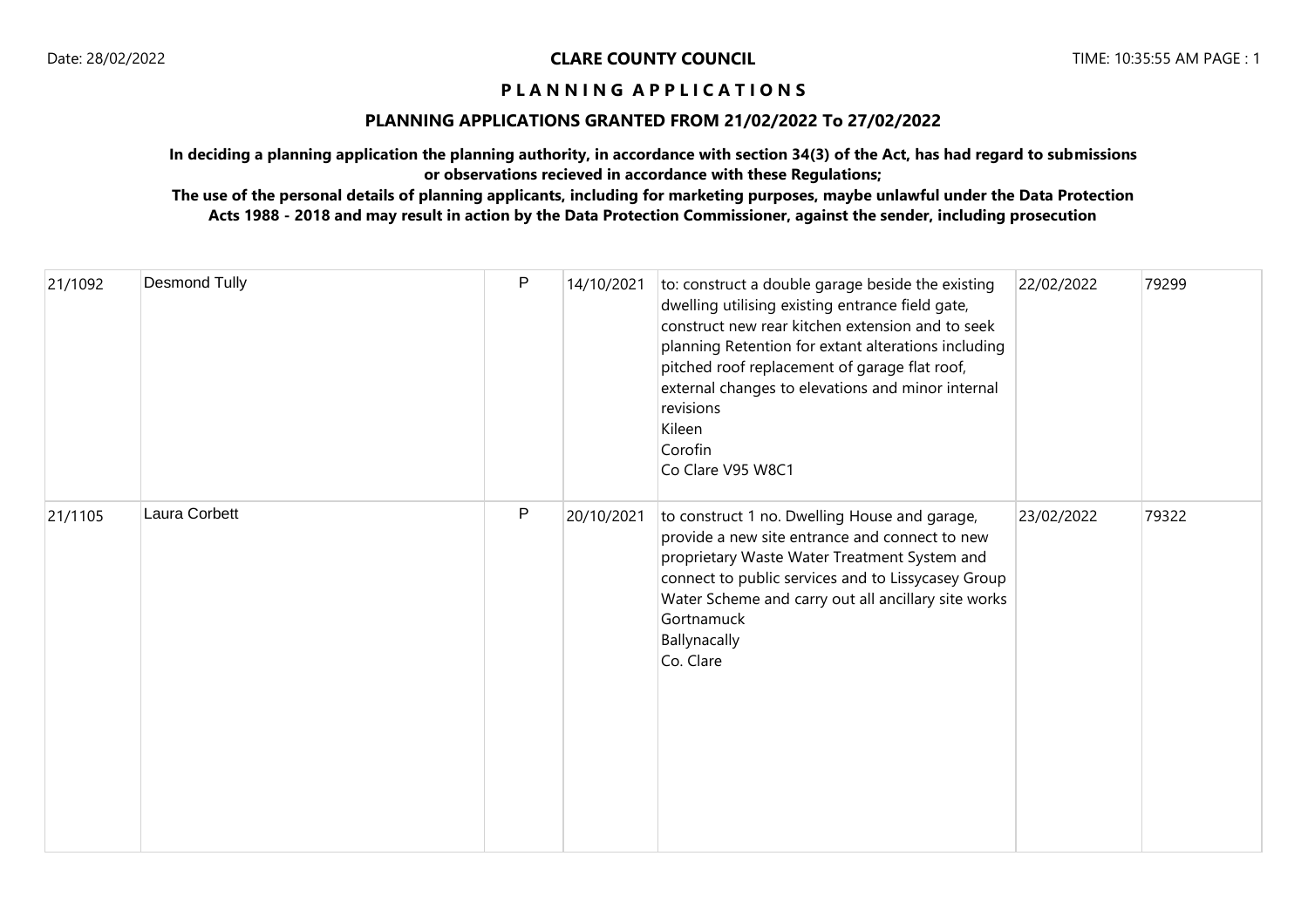## **PLANNING APPLICATIONS GRANTED FROM 21/02/2022 To 27/02/2022**

**In deciding a planning application the planning authority, in accordance with section 34(3) of the Act, has had regard to submissions or observations recieved in accordance with these Regulations;**

| 21/1182 | Cignal Infrastructure Limited | $\mathsf{P}$ | 09/11/2021 | to install a 6 metre monopole extension to an<br>existing 12 meter monopole (total height 18<br>metres) carrying telecommunications and<br>broadband equipment, together with associated<br>equipment and cabinets enclosed within a 2.4m<br>palisade fence compound<br><b>Ballard Road</b><br>Leagard North<br>Miltown Malbay<br>Co Clare | 22/02/2022 | 79308 |
|---------|-------------------------------|--------------|------------|--------------------------------------------------------------------------------------------------------------------------------------------------------------------------------------------------------------------------------------------------------------------------------------------------------------------------------------------|------------|-------|
| 21/1353 | Tina Meaney & Seán O'Connor   | $\mathsf{P}$ | 20/12/2021 | for development which will consist of the<br>construction of a single storey dwelling house,<br>garage, a proprietary waste water treatment<br>system and ancillary site works<br>Cappamore,<br>Crusheen,<br>Co Clare                                                                                                                      | 21/02/2022 | 79255 |
| 21/1356 | Robert Wollin (MeiraGTx)      | $\mathsf{P}$ | 20/12/2021 | for the addition of an air handling unit platform<br>and containment enclosure together with the<br>extension of an existing stair core to roof level to<br>provide permanent access for maintenance<br>including all associated site works and services<br>Buiding 2, Block K<br>Airport Avenue<br>Shannon Free Zone, Shannon, Co Clare   | 21/02/2022 | 79256 |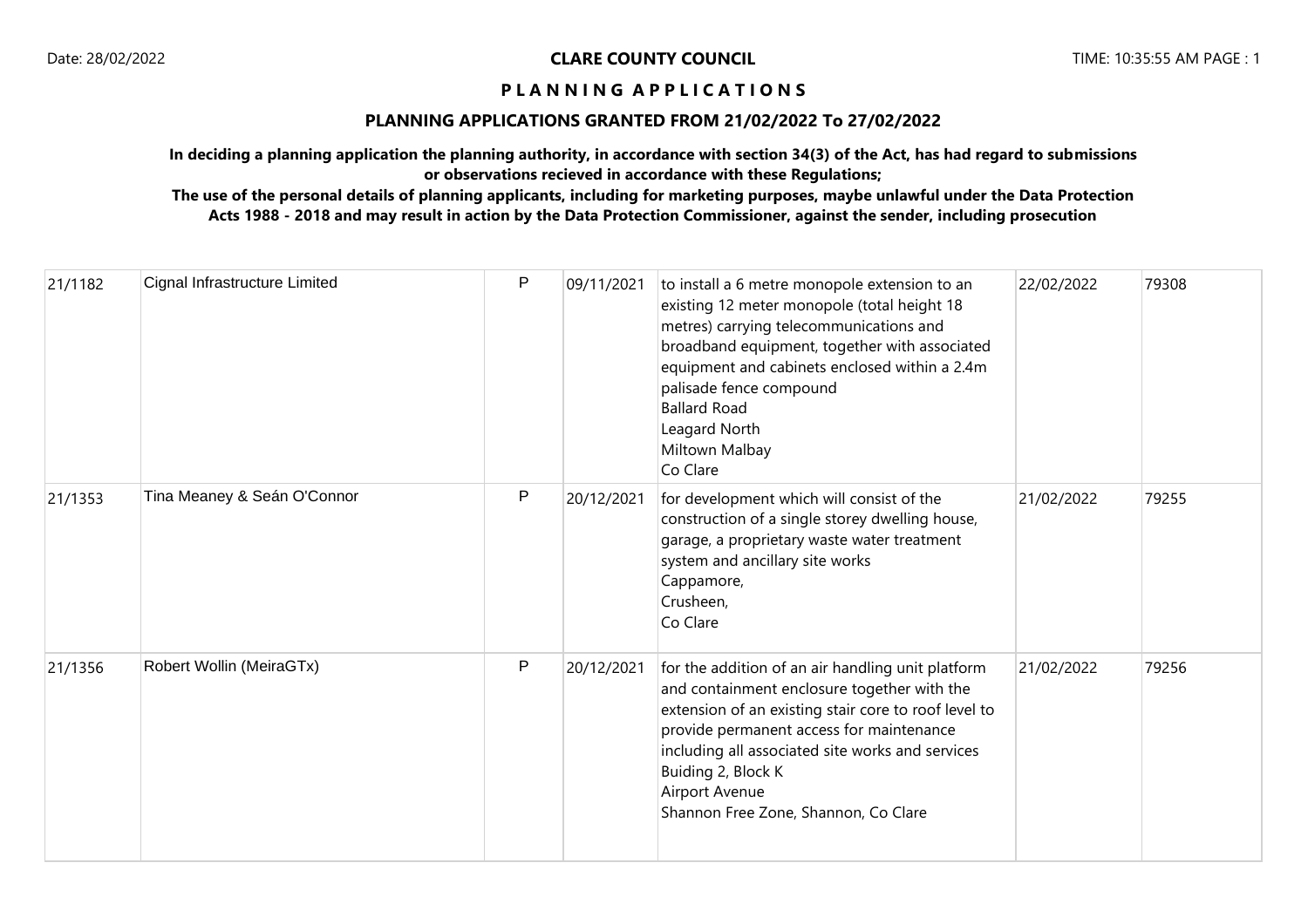## **PLANNING APPLICATIONS GRANTED FROM 21/02/2022 To 27/02/2022**

**In deciding a planning application the planning authority, in accordance with section 34(3) of the Act, has had regard to submissions or observations recieved in accordance with these Regulations;**

| 21/1357 | Nuala Kennedy & Anthony Roach | P            | 21/12/2021 | to demolish an existing extension constructed to<br>the rear of a dwelling house, and construct a new<br>extension also to the rear of the dwelling house, all<br>with associated site works<br>No 6 Highfield Park,<br>Ennis,<br>Co Clare                                            | 22/02/2022 | 79304 |
|---------|-------------------------------|--------------|------------|---------------------------------------------------------------------------------------------------------------------------------------------------------------------------------------------------------------------------------------------------------------------------------------|------------|-------|
| 21/1358 | Ko Moi Mann                   | $\circ$      | 21/12/2021 | permission to construct a dwelling house on site<br>forming part of site No 12 Abbeylawn, Kildysart<br>Road, Ennis, connect to public water supply,<br>connect to public sewerage and carry out all<br>ancillary site works<br>No 12 Abbeylawn,<br>Kildysart Road,<br>Ennis, Co Clare | 22/02/2022 | 79305 |
| 21/1359 | Merlot Homes Ltd              | $\mathsf{R}$ | 21/12/2021 | to RETAIN the following - single storey rear<br>extensions to houses (houses presently under<br>construction, permitted under planning ref<br>P19/804)<br>Dromard,<br>Drumcliffe Road,<br>Ennis, Co Clare                                                                             | 22/02/2022 | 79306 |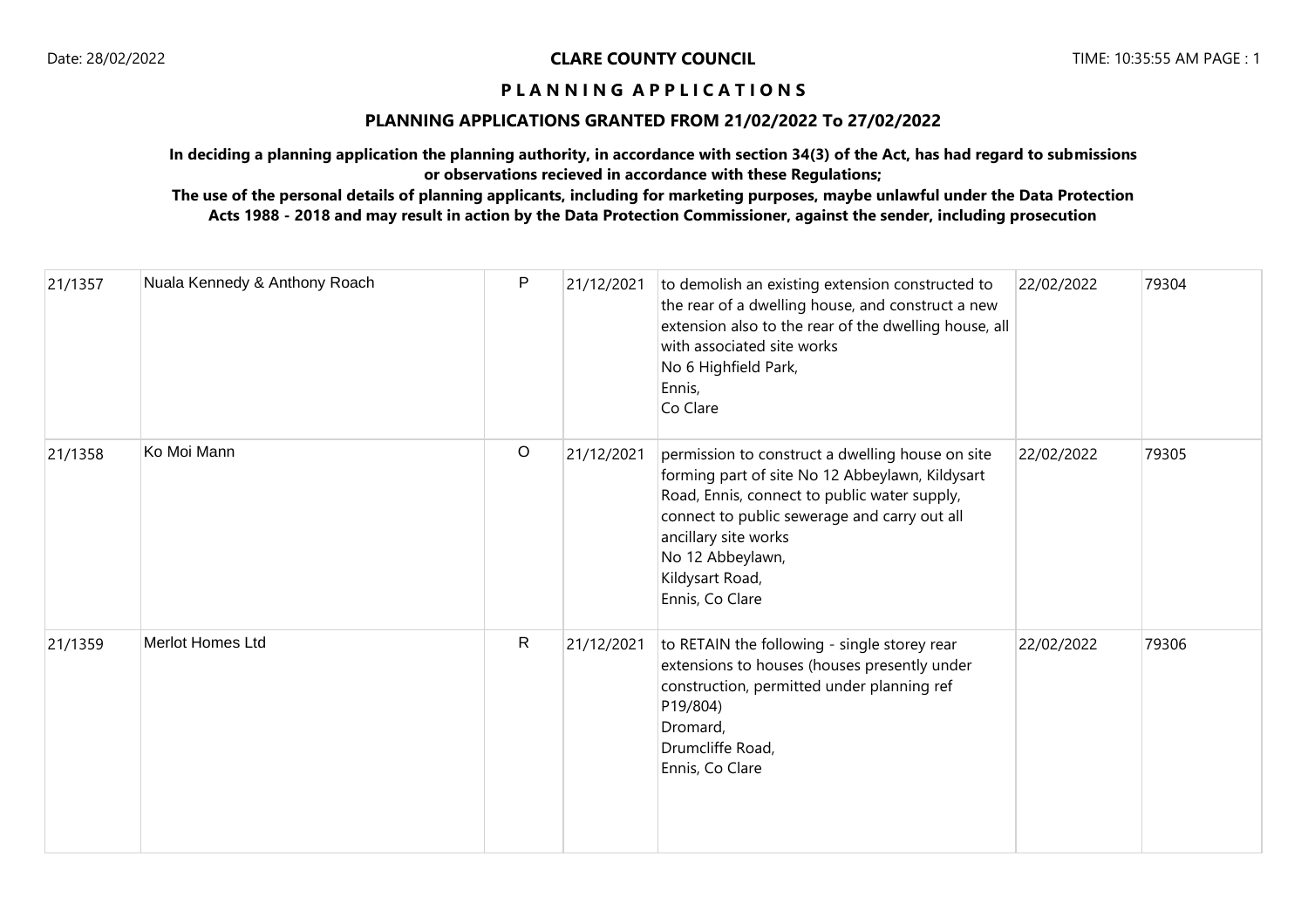## **PLANNING APPLICATIONS GRANTED FROM 21/02/2022 To 27/02/2022**

**In deciding a planning application the planning authority, in accordance with section 34(3) of the Act, has had regard to submissions or observations recieved in accordance with these Regulations;**

| 21/1362 | <b>Edwards Lifesciences Ireland Limited</b> | $\mathsf{P}$ | 21/12/2021 | for alterations to the existing West façade together 23/02/2022<br>with provision of a plant compound, ancillary<br>buildings and alterations to the existing site layout<br>at Bay 37A and 37B, Shannon Free Zone, Shannon,<br>Co Clare. The proposed works will involve<br>alterations to the existing West façade including<br>the replacement of existing roller shutter doors<br>with smaller personnel doors, the provision of a<br>new roller shutter door and the removal of existing<br>upper-level windows. Alterations to site layout will<br>include the provision of a first floor plant<br>compound, dust extract manifold, new standby<br>compressor and compound, ESB substation,<br>transformer compound, MV/LV switch room, bulk<br>storage units and bulk gas storage, 32 no new car<br>parking spaces, together with all site works and<br>services<br>Bay 37A and 37B,<br>Shannon Free Zone<br>Shannon, Co Clare |  | 79332 |
|---------|---------------------------------------------|--------------|------------|---------------------------------------------------------------------------------------------------------------------------------------------------------------------------------------------------------------------------------------------------------------------------------------------------------------------------------------------------------------------------------------------------------------------------------------------------------------------------------------------------------------------------------------------------------------------------------------------------------------------------------------------------------------------------------------------------------------------------------------------------------------------------------------------------------------------------------------------------------------------------------------------------------------------------------------|--|-------|
|---------|---------------------------------------------|--------------|------------|---------------------------------------------------------------------------------------------------------------------------------------------------------------------------------------------------------------------------------------------------------------------------------------------------------------------------------------------------------------------------------------------------------------------------------------------------------------------------------------------------------------------------------------------------------------------------------------------------------------------------------------------------------------------------------------------------------------------------------------------------------------------------------------------------------------------------------------------------------------------------------------------------------------------------------------|--|-------|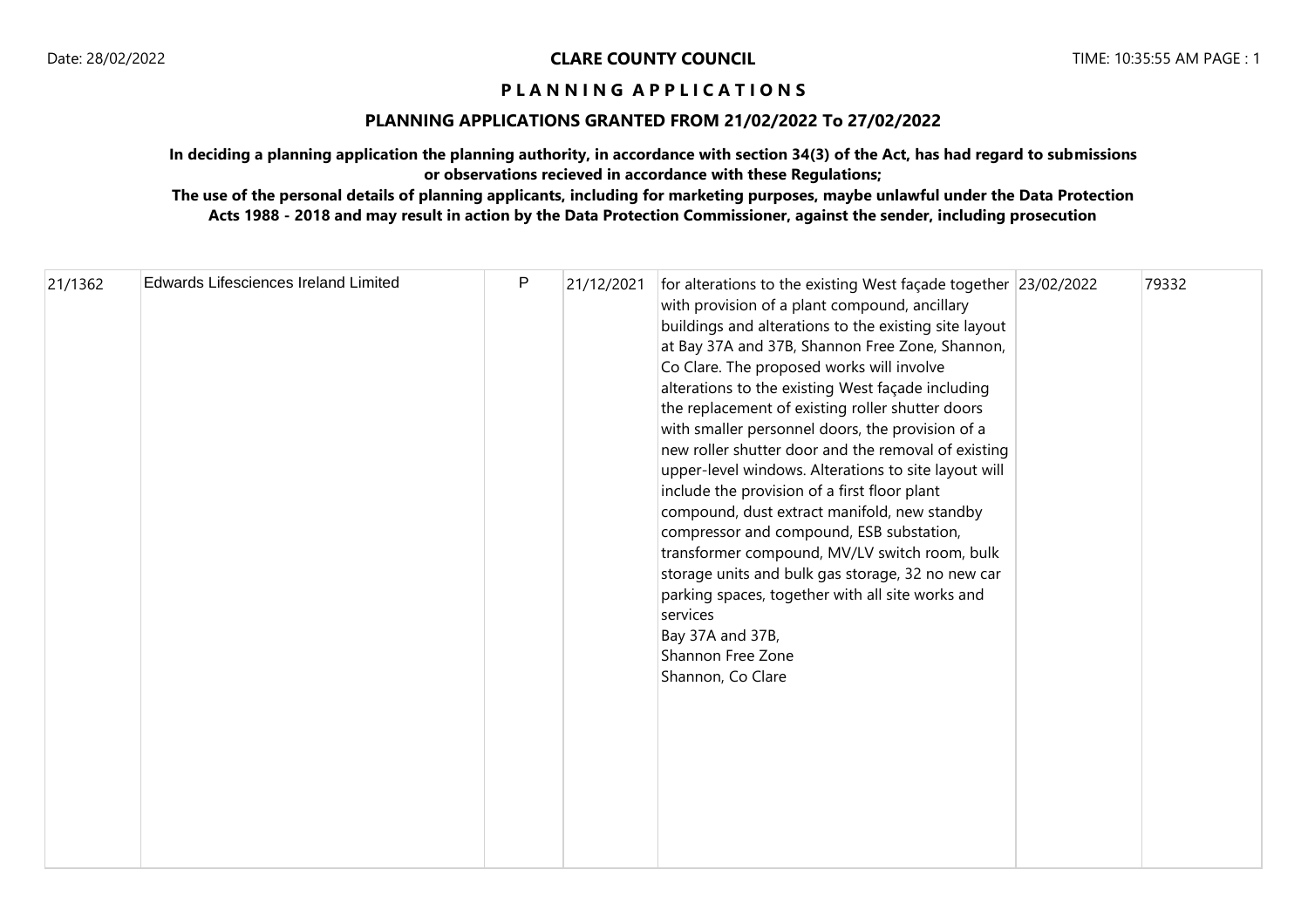## **PLANNING APPLICATIONS GRANTED FROM 21/02/2022 To 27/02/2022**

**In deciding a planning application the planning authority, in accordance with section 34(3) of the Act, has had regard to submissions or observations recieved in accordance with these Regulations;**

| 21/1364 | Kevin Poole             | $\mathsf{R}$ | 21/12/2021 | of additional windows to the Front, Rear and South 22/02/2022<br>facing sides of dwelling, RETENTION of the<br>replacement of the garage door with a window<br>and door to the front of the dwelling, RETENTION<br>of changes to the plaster design finish, RETENTION<br>of the reduced ridge height and RETENTION of the<br>removal of the roof window to the front of the<br>dwelling<br>Licknaun,<br>Larchill,<br>Ennis, Co Clare |            | 79307 |
|---------|-------------------------|--------------|------------|--------------------------------------------------------------------------------------------------------------------------------------------------------------------------------------------------------------------------------------------------------------------------------------------------------------------------------------------------------------------------------------------------------------------------------------|------------|-------|
| 21/1365 | <b>Suzanne Connolly</b> | P            | 21/12/2021 | to construct the following: a dwelling house, a<br>standalone building for use as a gym ancillary to<br>house and new entrance and all associated works<br>Oughtmama,<br>Bellharbour,<br>Co. Clare                                                                                                                                                                                                                                   | 23/02/2022 | 79331 |
| 21/1368 | Bryan & Kelli Kennedy   | P            | 21/12/2021 | to construct a dwelling house, garage, wastewater<br>treatment system with soil polishing filter together<br>with all associated site development works and<br>services including connection to existing well<br>Tooreen,<br>Kilmore,<br>Co Clare                                                                                                                                                                                    | 23/02/2022 | 79330 |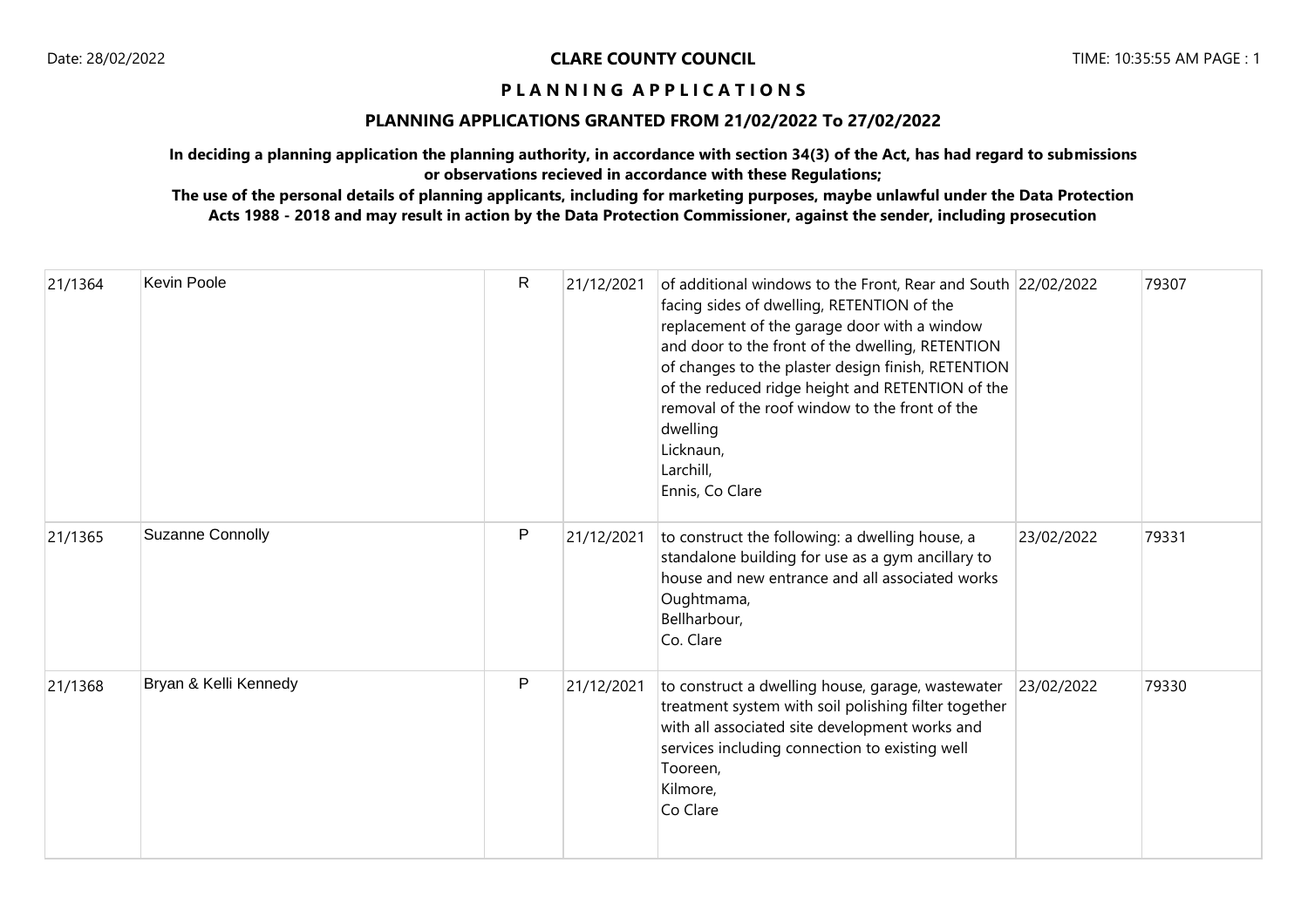#### **PLANNING APPLICATIONS GRANTED FROM 21/02/2022 To 27/02/2022**

**In deciding a planning application the planning authority, in accordance with section 34(3) of the Act, has had regard to submissions or observations recieved in accordance with these Regulations;**

| 21/1370 | Robert McCarthy        | P | 22/12/2021 | the development will consist of the construction of 21/02/2022<br>a single-storey dwelling, relocation of and<br>alterations to existing field entrance to make<br>suitable for domestic entrance, formation of<br>wastewater treatment and percolation system, and<br>all associated siteworks<br>Moymore South<br>Liscannor<br>Co. Clare                                                                                                                              |            | 79258 |
|---------|------------------------|---|------------|-------------------------------------------------------------------------------------------------------------------------------------------------------------------------------------------------------------------------------------------------------------------------------------------------------------------------------------------------------------------------------------------------------------------------------------------------------------------------|------------|-------|
| 21/1373 | Nicholas & Lucy Farren | P | 22/12/2021 | to make the following alterations to the existing<br>dwelling house. a) demolish existing front<br>conservatory and rear utility; b) construct new<br>orangery extension to the house; c) make<br>elevational changes to the house and adjoining<br>stables and outbuilding; d) convert existing<br>stables/outbuildings to residential use ancillary to<br>the main dwelling; and e) all associated site works<br>and services<br>Shorepark,<br>Kildysart,<br>Co Clare | 21/02/2022 | 79259 |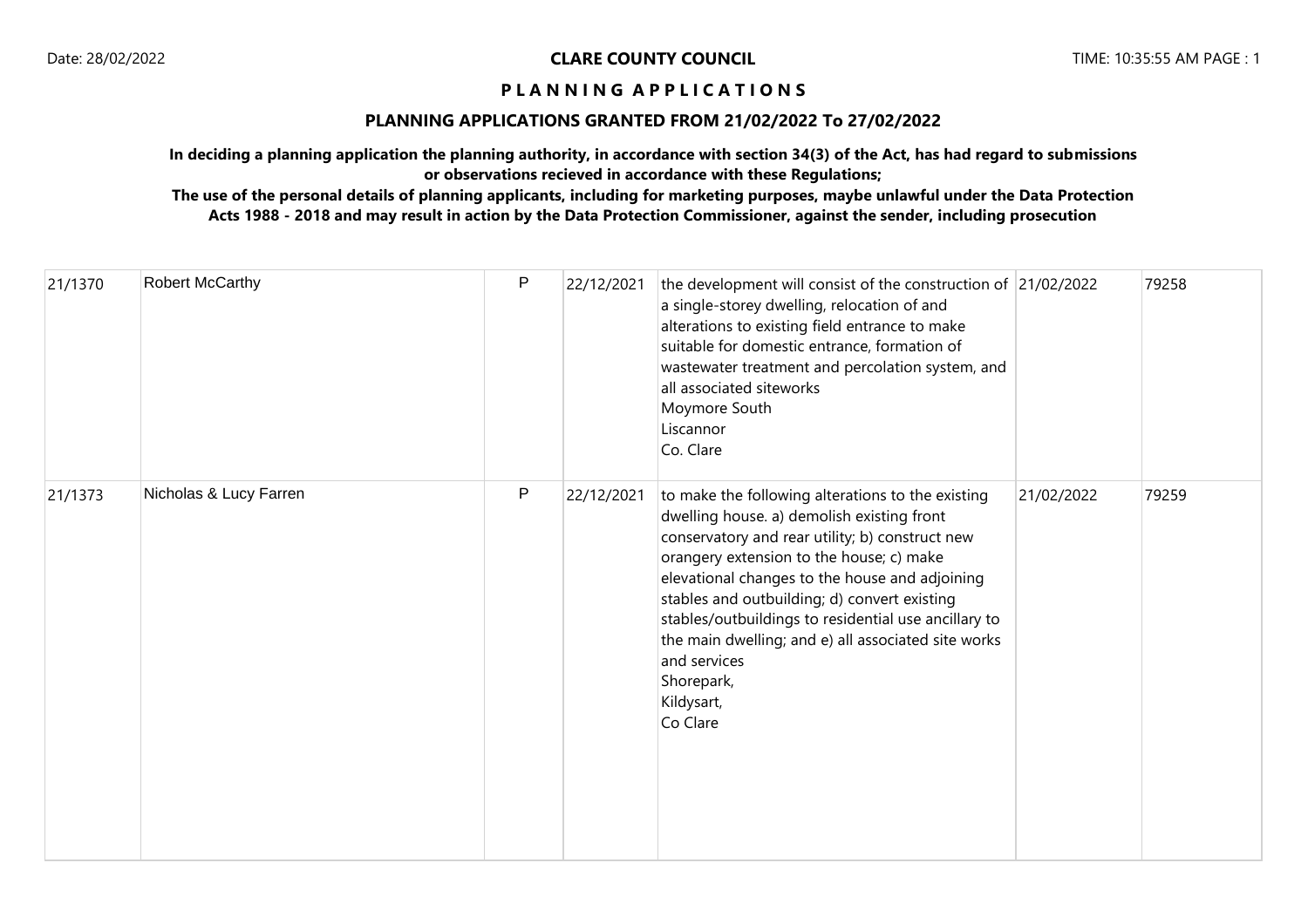## **PLANNING APPLICATIONS GRANTED FROM 21/02/2022 To 27/02/2022**

**In deciding a planning application the planning authority, in accordance with section 34(3) of the Act, has had regard to submissions or observations recieved in accordance with these Regulations;**

| 21/1379 | Cumann Luthcleas Gael Cora Caithlin | P       | 23/12/2021 | to construct a permanent entrance to grounds<br>together with all ancillary works and services at the<br>location of the temporary entrance granted<br>planning permission previously under Planning<br>Reference No P19/580<br>Ballycar Road,<br>Newmarket-on-Fergus,<br>Co Clare                              | 25/02/2022 | 79351 |
|---------|-------------------------------------|---------|------------|-----------------------------------------------------------------------------------------------------------------------------------------------------------------------------------------------------------------------------------------------------------------------------------------------------------------|------------|-------|
| 21/1384 | <b>Ontower Ireland Limited</b>      | R       | 23/12/2021 | of an existing telecommunications support<br>structure (previously granted under Plan Ref No.<br>06/2782 and ABP Ref PL03.224539) together with<br>associated equipment cabinets and fencing<br>Carrigoran,<br>Newmarket-on-Fergus<br>Co Clare                                                                  | 22/02/2022 | 79300 |
| 21/1387 | Fr Michael Casey                    | $\sf P$ | 23/12/2021 | to amend condition 1 granted under planning<br>permission P14/284 and the extension of the<br>appropriate period of planning granted under<br>P19/781 to allow for a change of site boundaries<br>and relocated entrance with all necessary ancillary<br>services<br>Kilcasheen,<br>Moveen,<br>Kilkee, Co Clare | 24/02/2022 | 79342 |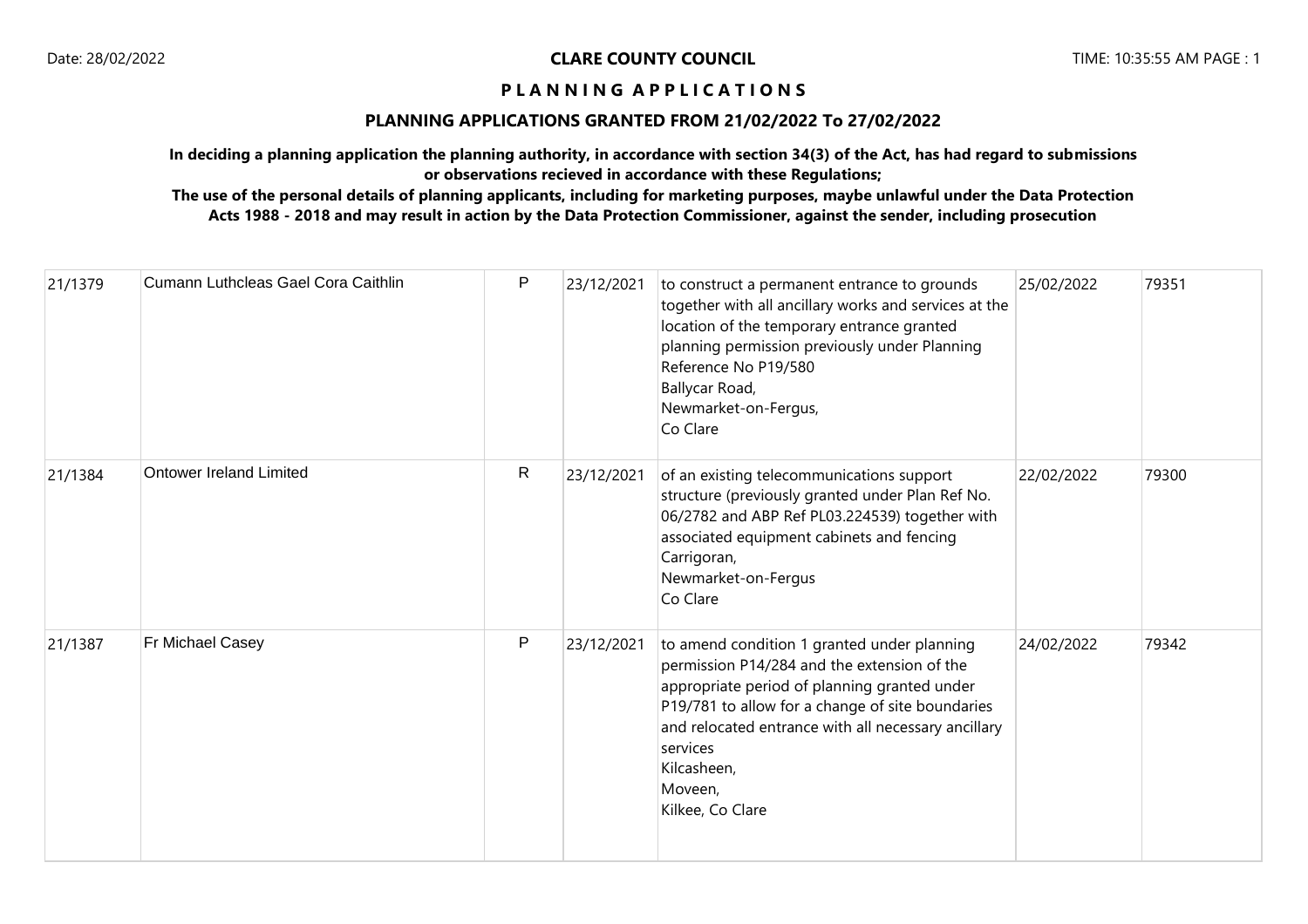## **PLANNING APPLICATIONS GRANTED FROM 21/02/2022 To 27/02/2022**

**In deciding a planning application the planning authority, in accordance with section 34(3) of the Act, has had regard to submissions or observations recieved in accordance with these Regulations;**

| 21/1388 | Geoff & Sue McGee        | P            | 23/12/2021 | to renovate and extend the existing dwelling house 24/02/2022<br>with all necessary ancillary services<br>Kilcredaun<br>Carrigaholt<br>Co. Clare                                                                                                                                                                                                                                                                                                                                                                                                                |            | 79343 |
|---------|--------------------------|--------------|------------|-----------------------------------------------------------------------------------------------------------------------------------------------------------------------------------------------------------------------------------------------------------------------------------------------------------------------------------------------------------------------------------------------------------------------------------------------------------------------------------------------------------------------------------------------------------------|------------|-------|
| 21/1391 | John & Barbara Soffe     | $\mathsf{P}$ | 23/12/2021 | to make the following alterations to the existing<br>dwelling house. a) demolish existing front porch<br>and rear kitchen/utility extension; c) construct link<br>extension to connect house to existing<br>outbuildings; d) convert section of existing<br>outbuildings to residential use ancillary to the main<br>dwelling; e) make elevational changes to the<br>existing house and outbuilding; f) upgrade existing<br>sewerage treatment system and g) all associated<br>site works and services<br>Thomastown House,<br>Kilcarroll,<br>Kilrush, Co Clare | 23/02/2022 | 79329 |
| 21/1392 | Maria and Philip McMahon | P            | 23/12/2021 | to construct a new dwelling house, private garage,<br>site entrance, and on-site wastewater treatment<br>system along with all other associated site works<br>and services<br><b>Ballyortla North</b><br>Ennis,<br>Co Clare                                                                                                                                                                                                                                                                                                                                     | 25/02/2022 | 79352 |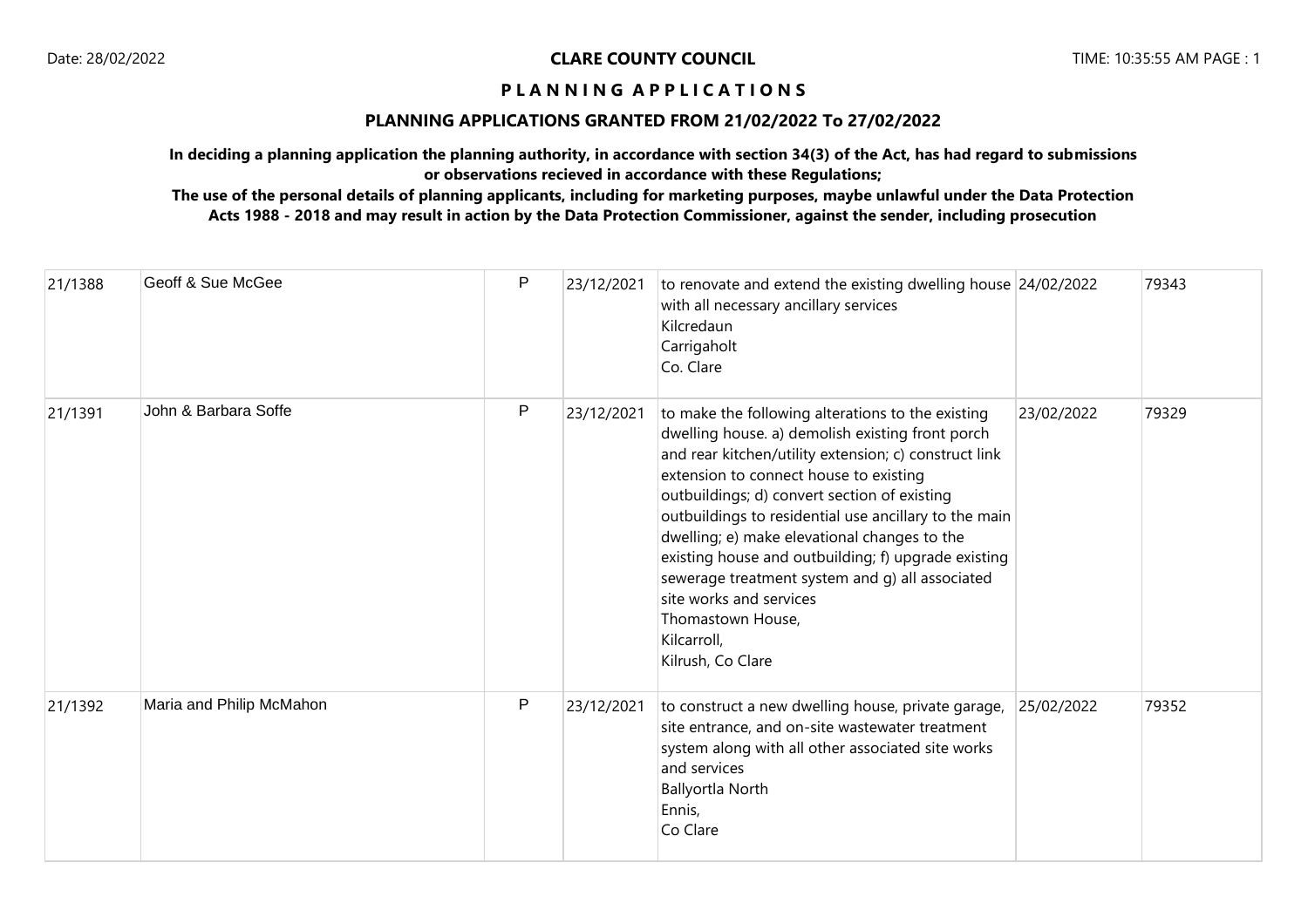## **PLANNING APPLICATIONS GRANTED FROM 21/02/2022 To 27/02/2022**

**In deciding a planning application the planning authority, in accordance with section 34(3) of the Act, has had regard to submissions or observations recieved in accordance with these Regulations;**

| 21/1395 | Sandra Murphy             | P            | 23/12/2021 | for the construction of a new dwelling house with a 23/02/2022<br>carport, complete with a new entrance, sewage<br>treatment system and ancillary works<br>Lavally South<br>Ballynacally<br>Ennis<br>Co Clare                                                                                                                                                                                                 |            | 79328 |
|---------|---------------------------|--------------|------------|---------------------------------------------------------------------------------------------------------------------------------------------------------------------------------------------------------------------------------------------------------------------------------------------------------------------------------------------------------------------------------------------------------------|------------|-------|
| 21/1396 | William Stackpoole        | R            | 30/12/2021 | to RETAIN alterations previously development<br>(approved under planning ref P00-398) comprising<br>of (i) Additional roof light on the front elevation of<br>existing dwelling. (ii) patio walls to rear of existing<br>dwelling. (iii) domestic garage / storage building as<br>constructed. (iv) alterations to site boundaries an<br>all associated site works<br>Dough,<br>Lahinch,<br>Co Clare V95 VP22 | 25/02/2022 | 79353 |
| 21/1399 | Gerard & Assumpta Moloney | $\mathsf{P}$ | 30/12/2021 | for a single storey extension to a single storey<br>house and a priority wastewater treatment and<br>ancillary site works<br>Poulnadarree,<br>Kilimer,<br>Kilrush Co Clare                                                                                                                                                                                                                                    | 25/02/2022 | 79354 |